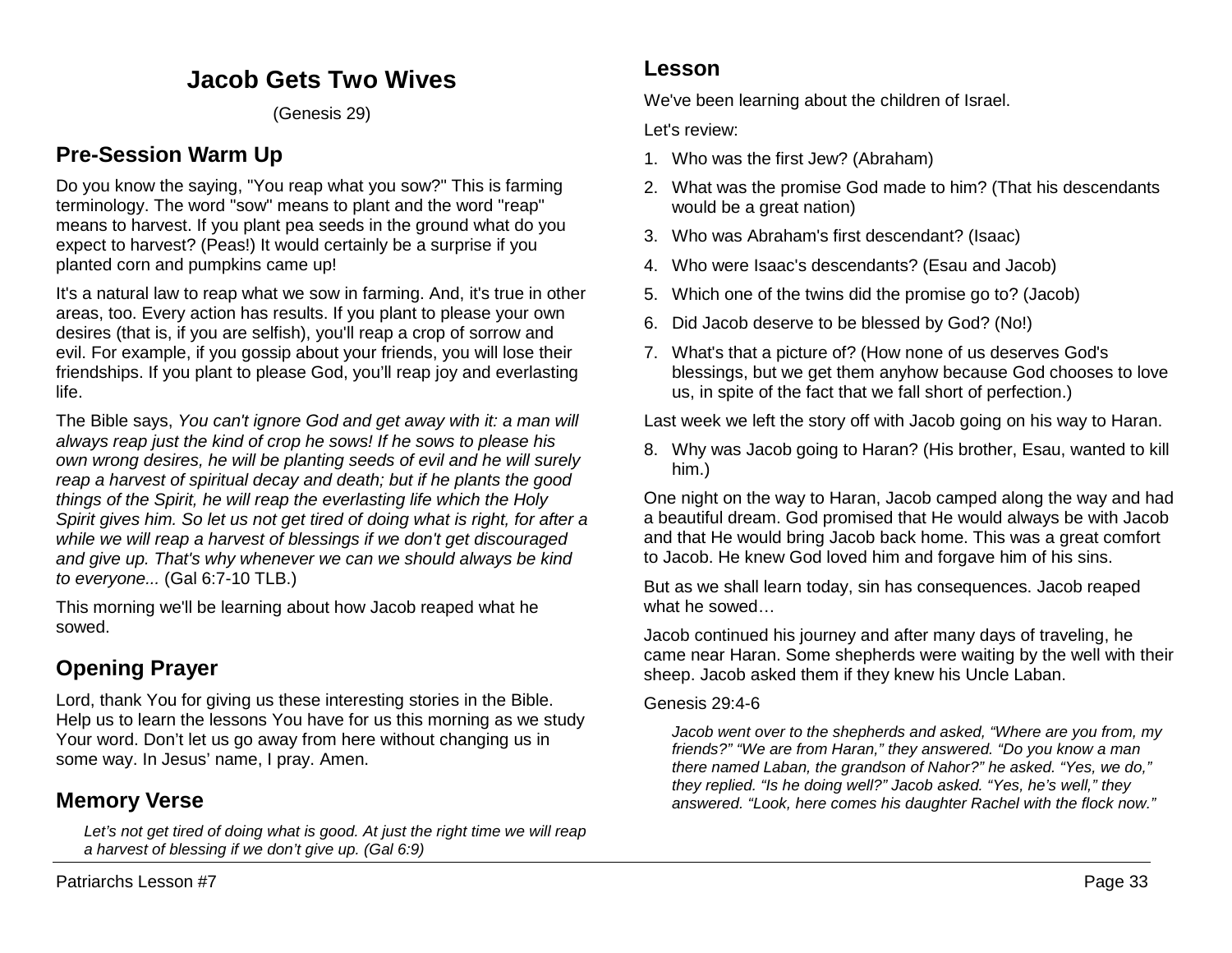Jacob looked and saw a beautiful girl coming to the well with her flock of sheep and goats. He came forward and removed the heavy stone that covered the mouth of the well. Then he told her who he was.

#### Genesis 29:12

*He explained to Rachel that he was her cousin on her father's side—the son of her aunt Rebekah. So Rachel quickly ran and told her father, Laban.*

So Laban came hurrying out to welcome Jacob and take him home.

After Jacob had helped Laban for about a month, Laban offered to pay Jacob.

#### Genesis 29:15-17

*Laban said to him, "You shouldn't work for me without pay just because we are relatives. Tell me how much your wages should be." Now Laban had two daughters. The older daughter was named Leah, and the younger one was Rachel. There was no sparkle in Leah's eyes, but Rachel had a beautiful figure and a lovely face.* 

Leah had bad eyesight, but Rachel was beautiful and Jacob fell in love with her and he asked her dad for her hand in marriage.

Genesis 29:18

*Since Jacob was in love with Rachel, he told her father, "I'll work for you for seven years if you'll give me Rachel, your younger daughter, as my wife."*

It was customary in those days, and in that culture, for a man to present a gift to the family of his future wife. This was to pay the family for the loss of the girl. Since Jacob had no money he offered to work for Laban for seven years without pay.

#### Genesis 29:19-20

*"Agreed!" Laban replied. "I'd rather give her to you than to anyone else. Stay and work with me." So Jacob worked seven years to pay for Rachel. But his love for her was so strong that it seemed to him but a few days.*

When the seven years were ended, a great marriage feast was arranged.

#### Genesis 29:22

*So Laban invited everyone in the neighborhood and prepared a wedding feast.*

But Laban played a trick on Jacob!

#### Genesis 29:23

*But that night, when it was dark, Laban took Leah to Jacob, and he slept with her.*

So while it was dark, Laban brought Jacob his bride. But when the next morning dawned, Jacob found that the woman he had married was not Rachel, but Leah, Rachel's older sister.

In those days, and in that culture, a wedding feast was a men's party; the bride was not present. The festivities lasted seven days and there was much drinking and merry making. Jacob's senses were dulled by the seven days of jubilee and the darkness.

#### Genesis 29:25

*But when Jacob woke up in the morning—it was Leah! "What have you done to me?" Jacob raged at Laban. "I worked seven years for Rachel! Why have you tricked me?"*

Jacob was furious. He'd worked seven years for Rachel. Now he understood what it felt like to be cheated!

#### Genesis 29:26

*"It's not our custom here to marry off a younger daughter ahead of the firstborn," Laban replied.*

Laban said it wasn't their custom to marry off a younger daughter ahead of an older sister.

So Laban told Jacob he could also have Rachel if he worked yet another seven years. So Jacob agreed to work another seven years and he became married to both sisters, but he always loved Rachel more.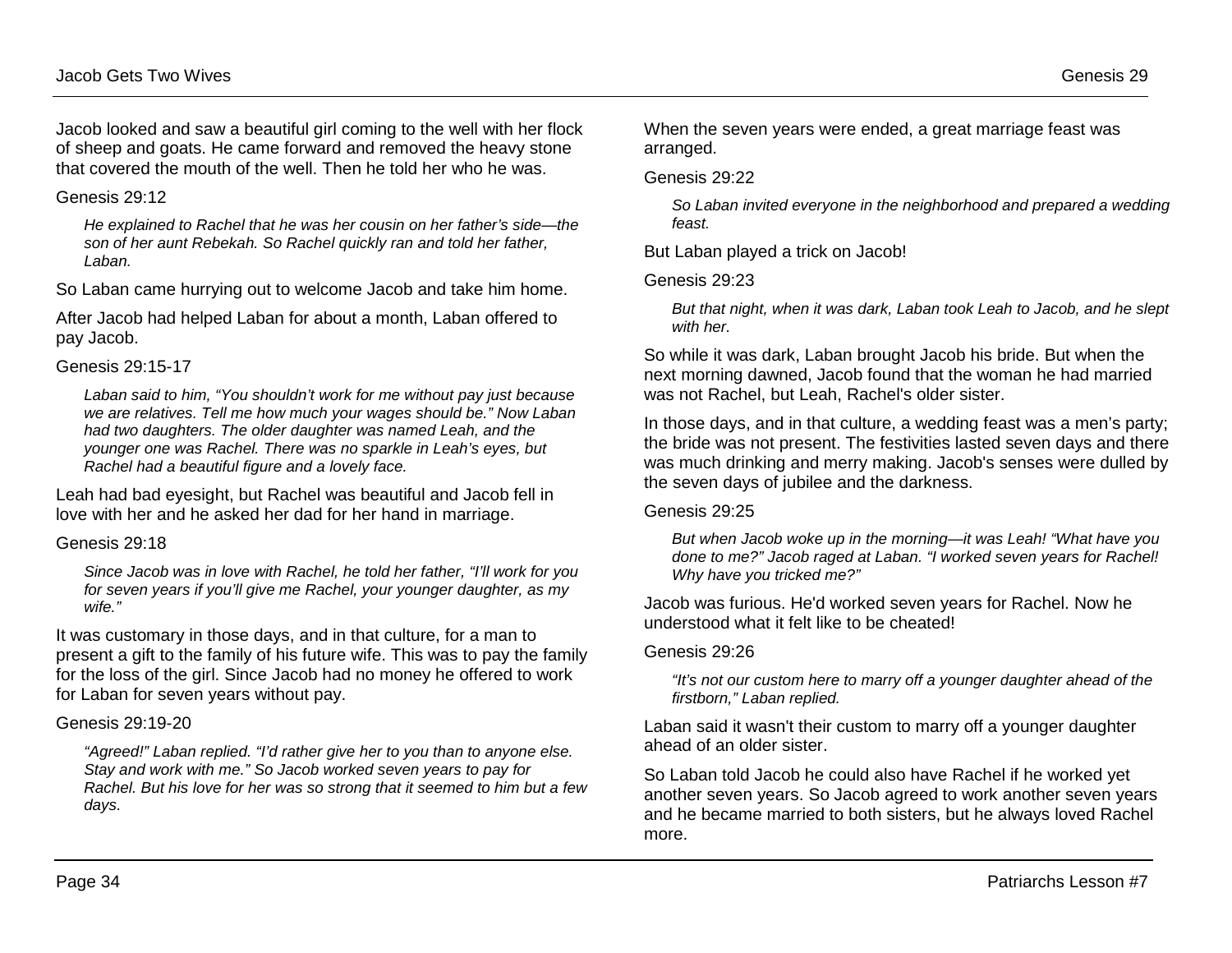Have you ever been tricked by someone? How did it feel? Did you get angry? Did you want to get back at that person? Being angry and trying to pay them back makes us unable to learn the lessons God wants us to learn.

Notice that although Jacob was tricked by Laban, he kept his part of the bargain; he didn't try to get even with Laban. That's because when Jacob was tricked by Laban, he realized that his sin against his brother and his father was just as bad as Laban's sin against him. That was a humbling experience for Jacob and it allowed him to learn a valuable lesson in life: **sin has consequences**.

God forgave Jacob and Laban, but they both had to live with the problems their deceptions caused.

The question I have for you this morning is: "What kind of seeds are you sowing in your life?" Are they seeds of blessing or sorrow? Whenever we can, we should always be kind to everyone.

Let's pray...

## **CLOSING PRAYER**

Father, we don't want to follow Jacob and Laban's example of lying and cheating. Help us to remember that sin does have a way of coming back to haunt us. We want to sow seeds of blessings wherever we go. Help us to be kind to everyone we meet along the path of each day. In Jesus' name, I pray. Amen.

# **LEARNING ACTIVITIES**

## **CRAFT CORNER**

#### *Seed pictures*

On heavy paper or card stock write at the top, "*We reap what we sow!*" At the bottom print the memory verse, "*Let's not get tired of doing what is good. At just the right time we will reap a harvest of blessing if we don't give up*." (Gal 6:9).

Have the children glue patterns of different types and colors of seeds. Talk about the kinds of seeds and what they produce. Be sure to emphasize the fact that just like seeds produce predicable results, so

our actions do, too. If we are selfish, we'll cause sorrow and evil. If we are kind and loving, we'll cause joy and contentment in life.

## **GAME CENTER**

Use the following review questions in a game of your choice:

### *Review Questions*

- 1. What does the word "reap" mean? (To gather or bring in a harvest)
- 2. What does the word "sow" mean? (To plant)
- 3. What does it mean, "You reap what you sow?" (Every action has results. If you are selfish you cause sorrow and evil. If you are kind and loving you cause joy.)
- 4. What did Jacob have to do to get Rachel for a wife? (Work seven years without pay for Laban)
- 5. What trick did Laban play on Jacob on his wedding day? (He brought Leah to Jacob instead of Rachel)
- 6. What lesson did Jacob learn when Laban played that trick on him? (He learned how his brother and father must have felt when he cheated them; that it doesn't feel good to be cheated!)
- 7. Why did Laban sneak Leah in to Jacob? (It wasn't their custom to marry off a younger daughter ahead of an older sister.)
- 8. What did Jacob have to do to get Rachel? (Work another 7 years)
- 9. What kind of "seeds" are you sowing in life? (Seeds of blessing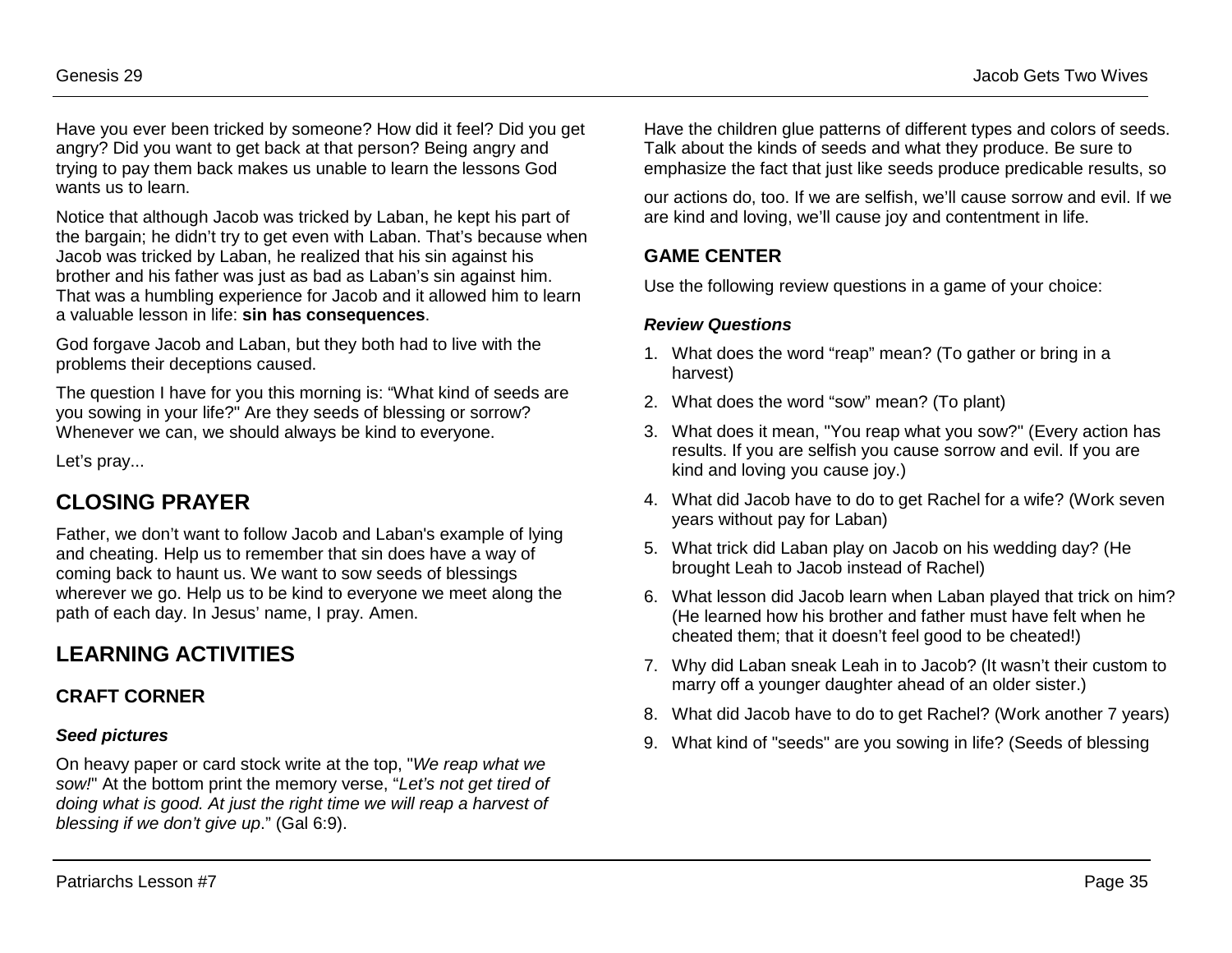| $\mathscr{D}_{\mathbb{Q}}$<br>$\mathbf{v}^{\mathbb{C}}$                                                              |                                                                   | ¢<br>້∙໐                                                                        | 4,<br>:<br>⊚<br>C)<br>⊚<br>B                                          |                                                                       |                                                                                                                          | یہ<br>$\ddot{\cdot}$<br>$^{\circ}$<br>Ο<br>$\cdot\, \cdot\>$                        |                                                        | ŗ0<br>⊚<br>;.<br>Ξ<br>$\qquad \qquad \Box$                                         |                                                      |                                                                            | ┿<br>0<br>$\cdot\!\mid\!\cdot\!\mid$<br>$\Box$<br>Þ<br>$\infty$                       | Person      |                                                                                                                                                                                                                                                                     |                       |
|----------------------------------------------------------------------------------------------------------------------|-------------------------------------------------------------------|---------------------------------------------------------------------------------|-----------------------------------------------------------------------|-----------------------------------------------------------------------|--------------------------------------------------------------------------------------------------------------------------|-------------------------------------------------------------------------------------|--------------------------------------------------------|------------------------------------------------------------------------------------|------------------------------------------------------|----------------------------------------------------------------------------|---------------------------------------------------------------------------------------|-------------|---------------------------------------------------------------------------------------------------------------------------------------------------------------------------------------------------------------------------------------------------------------------|-----------------------|
| 0                                                                                                                    | ▽                                                                 | ٥<br>oo٢                                                                        | S<br>$+$<br>⊕<br>11<br>$\Box$<br>Þ<br>$\oplus$                        |                                                                       | ≭<br>$\Box$<br>$\infty$<br>$_{\infty}$<br>▷<br>$+ \mid$<br>$_{\odot}$<br>$\hfill\square$<br>$\triangleright$<br>$\infty$ | s<br>⊚<br>Ф<br>$\triangleright$                                                     | ◉<br>$_{\odot}$<br>$\Phi$<br>ы<br>Þ<br>$\ddot{\cdot}$  | $^+$<br>Þ<br>$\ddot{\cdot}$<br>Þ<br>$\Box$<br>Þ<br>+<br>D<br>$\Box$<br>$_{\oplus}$ |                                                      | ♦<br>Ο<br>↖<br>Þ<br>$\oplus$<br>$\circ$<br>$^{+}$<br>$^{\circ}$<br>$\circ$ | $\pm 1$<br>$\ddot{\phantom{a}}$<br>⊚<br>o<br>D<br>÷<br>4<br>N<br>$\frac{1}{\nu}$<br>Þ | What Sowed  | types of seeds, and through them we also reap what we sow. Use the codes on these seeds to<br>find the names of Bible people, what they sowed, and what they reaped.<br>If I sow orange seeds I will get an orange tree, not green beans. Our words and actions are | Sowing<br>pue<br>Keap |
| $\circledcirc$<br>◀<br>D<br>D<br>$\infty$<br>$\ddot{\phantom{a}}$<br>$\Box$<br>$\infty$<br>$\ddot{\cdot}$<br>N<br>j. | $\overline{\phantom{a}}$<br>0<br>Oo.<br>œ<br>⊕<br>×<br>$_{\odot}$ | $_{\oplus}$<br>⊚<br>٠<br>Þ<br>$+ $<br>$\overline{\phantom{a}}$<br>Ŋ<br>D<br>٠١. | $_{\odot}$<br>⊚∣<br>$\overline{\zeta}$<br>O<br>$_{\infty}$<br>$\circ$ | $^\copyright$<br>$^{\circ}$<br>$\varsigma$<br>$\Box$<br>OO<br>$\circ$ | $_{\odot}$<br>$\ddot{\cdot}$<br>u<br>$\langle$                                                                           | $^{+}$<br>$\ddot{\cdot}$<br>O<br>$\bullet$<br>$\triangleright$<br>$\cdot\, \cdot\,$ | Ξ<br>o<br>$\infty$<br>⊚<br>$\Box$<br>$_{\odot}$<br>٠ ٠ | $^+$<br>Þ<br>$\frac{1}{2}$<br>$\Box$<br>$\ddot{\phantom{0}}$<br>Þ<br>$\! +$        | $\oplus$<br>♦<br>۰<br>11<br>11<br>$\triangleright$ + | œ<br>$\Box$<br>g,<br>$\cdot\,\vert\cdot$<br>$\oplus$                       | ρĶ.<br>ς<br>ű<br>S<br>$\Diamond$<br>Ń<br>$\oplus$<br>$_{\odot}$                       | What Reaped |                                                                                                                                                                                                                                                                     | ວັ⊽                   |